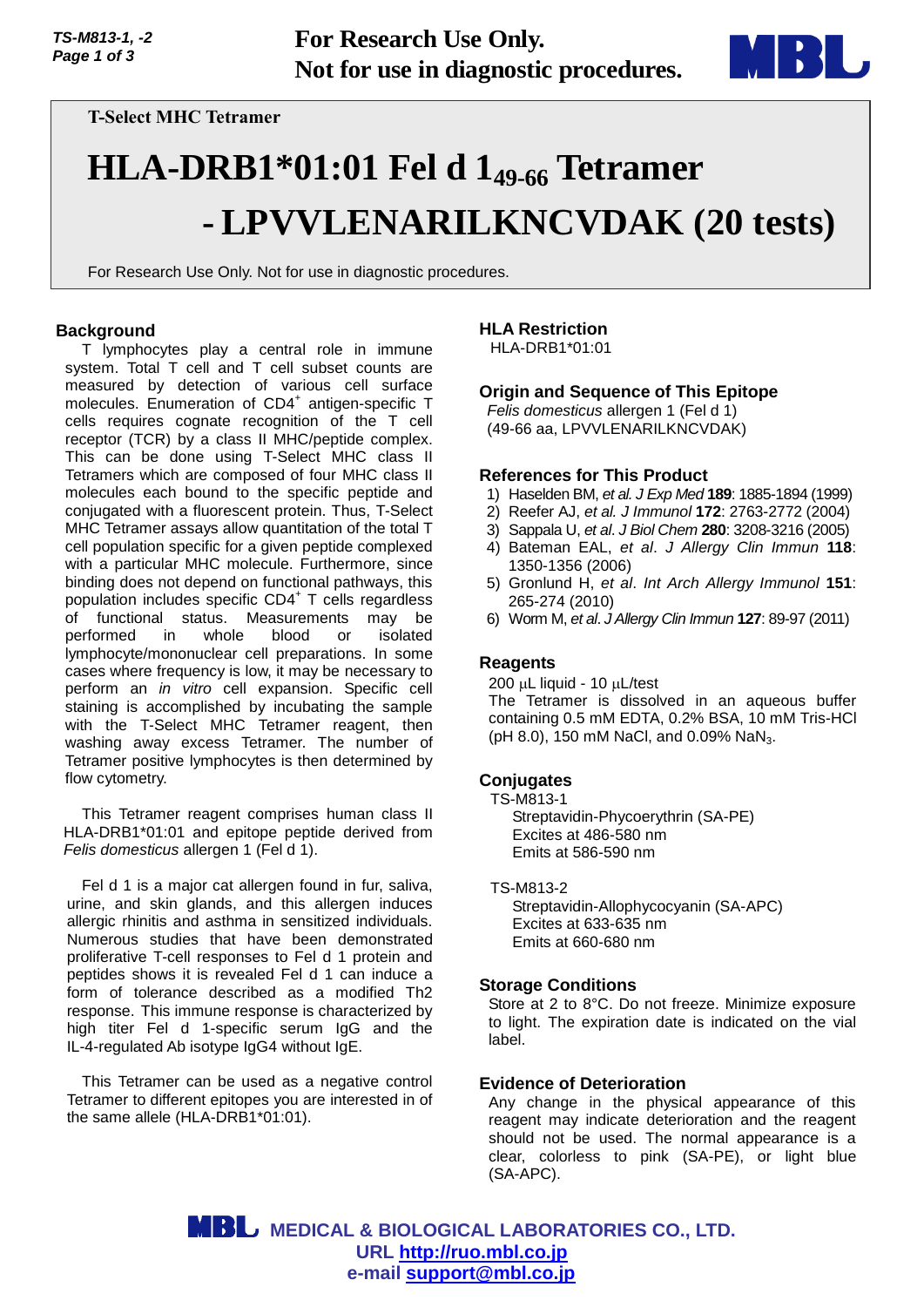# **Usage**

This reagent is for use with standard flow cytometry methodologies.

# **References for T-Select MHC Tetramer**

Altman JD, *et al. Science* **274**: 94-96 (1996) McMichael AJ, *et al. J Exp Med* **187**: 1367-1371 (1998) Bodinier M, *et al. Nat Med* **6**: 707-710 (2000)

# **Statement of Warnings**

- 1. This reagent contains 0.09% sodium azide. Sodium azide under acidic conditions yields hydrazoic acid, an extremely toxic compound. Azide compounds should be flushed with running water while being discarded. These precautions are recommended to avoid deposits in metal piping in which explosive conditions can develop. If skin or eye contact occurs, wash excessively with water.
- 2. Specimens, samples and material coming in contact with them should be handled as if capable of transmitting infection and disposed of with proper precautions.
- 3. Never pipette by mouth and avoid contact of samples with skin and mucous membranes.
- 4. Minimize exposure of reagent to light during storage or incubation.
- 5. Avoid microbial contamination of reagent or erroneous results may occur.
- 6. Use Good Laboratory Practices (GLP) when handling this reagent.

# **Materials Required But Not Supplied**

- 12 x 75 mm polypropylene test tubes
- Transfer pipettes
- Pipettors and disposable pipette tips
- Vortex mixer
- Centrifuge capable of 150 x g or 400 x g
- Aspirator
- PBS
- Red blood cell lysis reagent
- Anti-CD4-FITC, Beckman Coulter, Inc., PN A07750
- 7-AAD Viability Dye, Beckman Coulter, Inc., PN A07704
- Clear Back (human FcR blocking reagent), MBL, PN MTG-001

# **Procedure for Whole Blood**

- 1. Collect blood by venipuncture into a blood collection tube containing an appropriate anti-coagulant.
- 2. Add 10  $\mu$ L of T-Select MHC Tetramer to each 12 x 75 mm test tube.
- 3. Add 200  $\mu$ L of whole blood into each test tube.
- 4. Vortex gently.
- 5. Incubate for 30-60 minutes at 2-8°C or room temperature (15-25°C) protected from light.
- 6. Add any additional antibodies (e.g. anti-CD4) and

vortex gently.

- 7. Incubate for 30 minutes at 2-8°C protected from light.
- 8. Lyse red blood cells using commercially available reagents.
- 9. Prepare samples according to description of the package insert.
- 10. Store prepared samples at 2-8°C protected from light for a minimum of 1 hour (maximum 24 hours) prior to analysis by flow cytometry.

# **Procedure for Peripheral Blood Mononuclear Cells**

- 1. Prepare peripheral blood mononuclear cells (PBMC) according to established procedures. Cells should be re-suspended at a concentration of 2 x 10<sup>7</sup> cells/mL. 50  $\mu$ L of sample is required for each T-Select MHC Tetramer determination.
- 2. Add 10  $\mu$ L of Clear Back (human FcR blocking reagent, MBL, PN MTG-001) to each 12 x 75 mm test tube.
- 3. Add 50  $\mu$ L PBMC into each test tube (e.g. 1 x 10<sup>6</sup>) cells per tube).
- 4. Incubate for 5 minutes at room temperature.
- 5. Add 10 uL of T-Select MHC Tetramer and vortex gently.
- 6. Incubate for 30-60 minutes at 2-8°C or room temperature (15-25°C) protected from light.
- 7. Add any additional antibodies (e.g. anti-CD4) and vortex gently.
- 8. Incubate for 30 minutes at 2-8°C protected from light.
- 9. Add 3 mL of PBS or FCM buffer (2% FCS/0.09% NaN<sub>3</sub>/PBS).
- 10. Centrifuge tubes at 400 x g for 5 minutes.
- 11. Aspirate or decant the supernatant.
- 12. Resuspend the pellet in 500  $\mu$ L of PBS with 0.5% formaldehyde.
- 13. Store prepared samples at 2-8°C protected from light for a minimum of 1 hour (maximum 24 hours) prior to analysis by flow cytometry.

# **Limitations**

- 1. For optimal results with whole blood, retain specimens in blood collection tubes at room temperature, while rocking, prior to staining and analyzing. Refrigerated specimens may give aberrant results.
- 2. Recommended cell viability for venous blood specimens is > 90%.
- 3. Prolonged exposure of cells to lytic reagents may cause white blood cell destruction and loss of cells in the population of interest.
- 4. All red blood cells may not lyse under the following conditions: nucleated red blood cells, abnormal protein concentration or hemoglobinopathies. This may cause falsely decreased results due to unlysed red blood cells being counted as leukocytes.